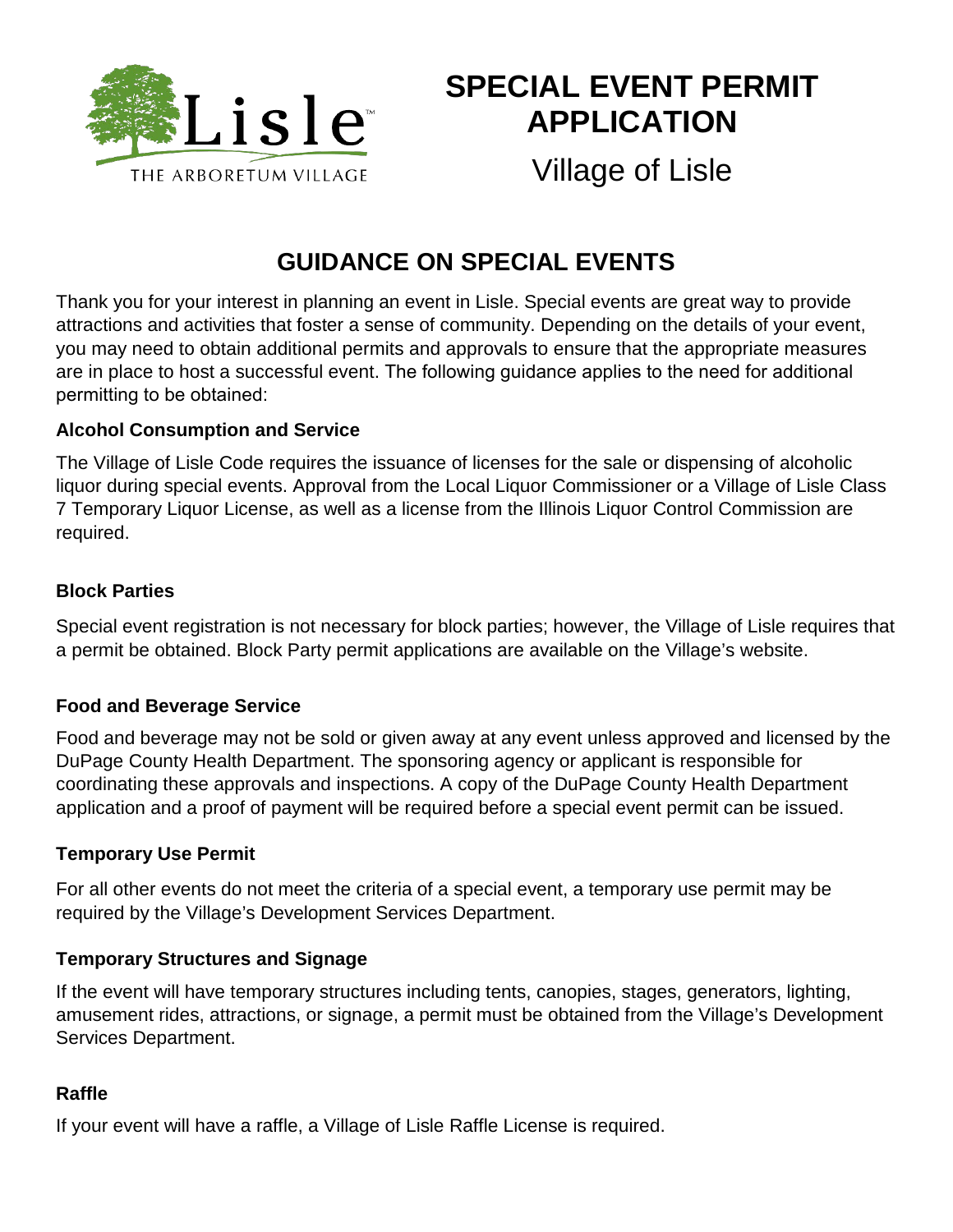## **SPECIAL EVENT PERMIT APPLICATION**

A special event permit application is required when a community event is located in whole or in part on public property (or on private property within the Village) when it may have a direct effect upon public property, traffic flow or public health or safety, and which may require the use of special Village services. For all other events do not meet the criteria of a special event, a temporary use permit may be required by the Village's Development Services Department. The best way to determine if your event requires a special event permit is to contact the Village of Lisle at (630) 271-4100.

Special Event Permit Applications must be submitted at least 60 days prior to the event date in order to ensure sufficient time for processing. The Special Event Permit processing fee is \$75.00 (check or money order made payable to the Village of Lisle). Completed applications may be submitted to the Village Manager's Office at mhavlik@villageoflisle.org or delivered/mailed to Lisle Village Hall, 925 Burlington Avenue, Lisle, IL 60532.

Applicants for a special event permit must fill out the primary application and any required supplemental applications specified in the table below.

#### **Planned Event Activities**

Please respond to each box below as it relates to the activities that are planned as part of the special event. Activities that are planned as part of the special event will require the additional submission of the specified supplemental application. Required supplemental applications shall be submitted along with the primary application as one, complete, package.

| <b>Activity</b>                            | <b>Yes</b> | <b>No</b> | If Yes, Submit Supplemental Application Materials              |
|--------------------------------------------|------------|-----------|----------------------------------------------------------------|
| Alcohol Consumption & Service:             |            |           | Appendix A                                                     |
| $\Box$ Free Alcohol                        |            |           | • Class 7 Temporary Liquor License or Approval from            |
| $\Box$ Alcohol Sales                       |            |           | the Local Liquor Commissioner                                  |
| Beer/Wine                                  |            |           | • Illinois Liquor Commission License                           |
| <b>Distilled Spirits</b>                   |            |           |                                                                |
| Food & Beverage Service                    |            |           | Appendix B                                                     |
|                                            |            |           | • Food Service Details                                         |
|                                            |            |           | • DuPage County Temp. Food Service Permit                      |
| Temporary Structures & Signage             |            |           | Appendix C                                                     |
|                                            |            |           | • Temporary Structures & Signage Details                       |
|                                            |            |           | • Development Services Permit Application                      |
| Raffle                                     |            |           | Appendix D                                                     |
|                                            |            |           | • Raffle License Application                                   |
| <b>Additional Activities:</b>              |            |           |                                                                |
|                                            |            |           |                                                                |
| Animals<br>Automobiles                     |            |           | Carnival/Rides<br>Bands/Live Music<br>Parade/Race              |
| Parking Lots<br><b>Portable Toilets</b>    |            |           | <b>Streets/Sidewalks</b><br>Sound Equipment<br>Stage/Bandshell |
|                                            |            |           |                                                                |
|                                            |            |           |                                                                |
| Vendors<br>Other: $\overline{\phantom{a}}$ |            |           |                                                                |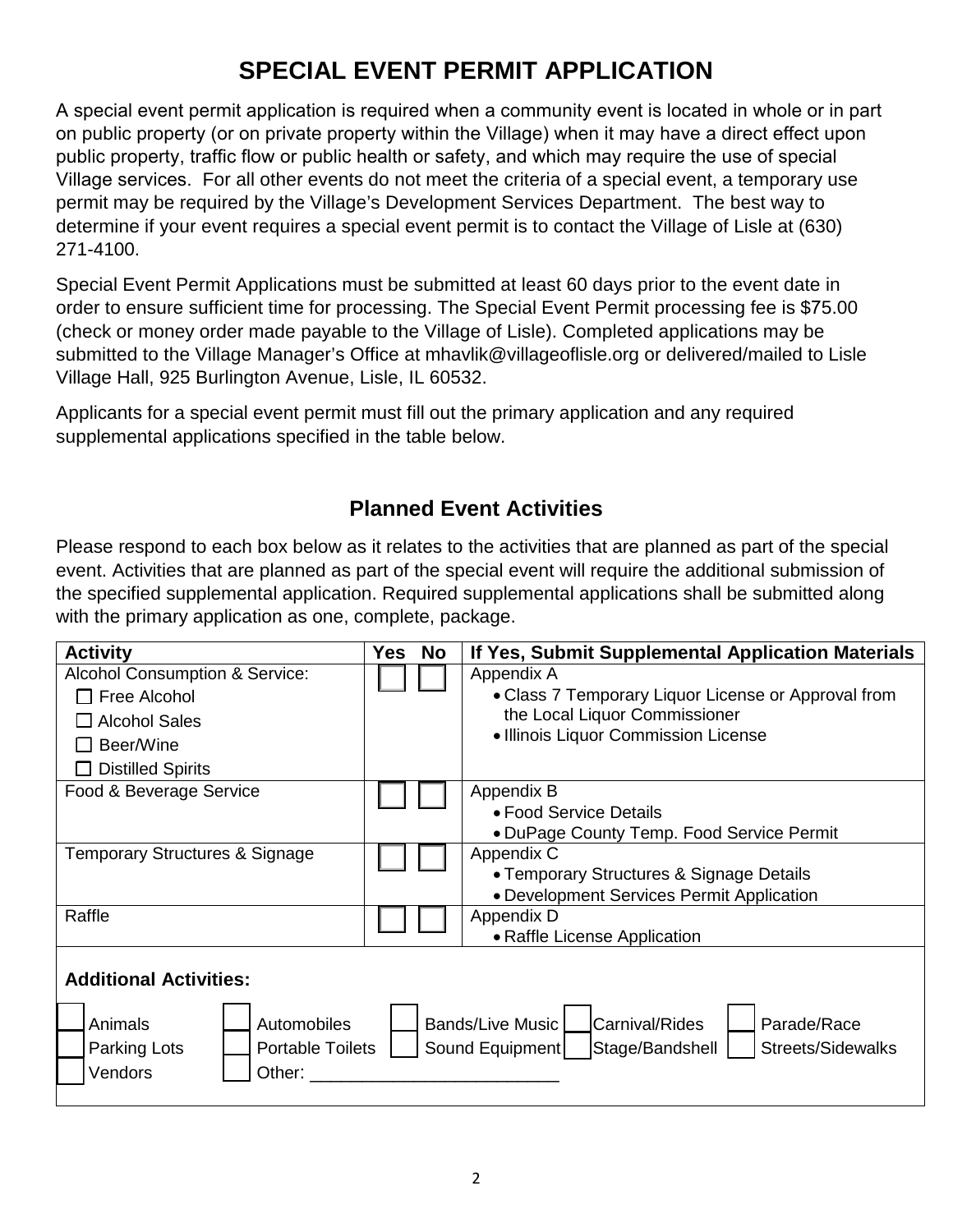## **Special Event Permit Checklist Coversheet**

*Village of Lisle*

The following checklist is to be completed by the event applicant to ensure that a complete application packet is submitted.

| $\Box$ Yes $\Box$ No       | Completed Special Event Primary Permit Application.                                                         |
|----------------------------|-------------------------------------------------------------------------------------------------------------|
| $\square$ Yes $\square$ No | Completed Event Site Plan.                                                                                  |
| $\square$ Yes $\square$ No | Completed Event Emergency Plan.                                                                             |
| $\square$ Yes $\square$ No | Certificate of Insurance. If serving alcohol, liquor liability coverage is<br>indicated on the certificate. |
| $\Box$ Yes $\Box$ No       | Village Indemnification and Hold Harmless Agreement has been signed.                                        |

### **Additional Licenses & Permits**

| $\vert$   Yes     No     N/A                                                                                                                         | Village and State liquor licenses that are required have been obtained<br>(Appendix A)                                     |
|------------------------------------------------------------------------------------------------------------------------------------------------------|----------------------------------------------------------------------------------------------------------------------------|
| $\left  \begin{array}{c} \end{array} \right $ Yes $\left  \begin{array}{c} \end{array} \right $ No $\left  \begin{array}{c} \end{array} \right $ N/A | DuPage County Health Department permits for food and beverage service<br>that are required have been obtained (Appendix B) |
| $\Box$ Yes $\Box$ No $\Box$ N/A                                                                                                                      | Village of Lisle Permit application has been completed for temporary<br>structures or signage (Appendix C)                 |
| $\Box$ Yes $\Box$ No $\Box$ N/A                                                                                                                      | Village of Lisle Raffle License application has been completed for raffles<br>(Appendix D)                                 |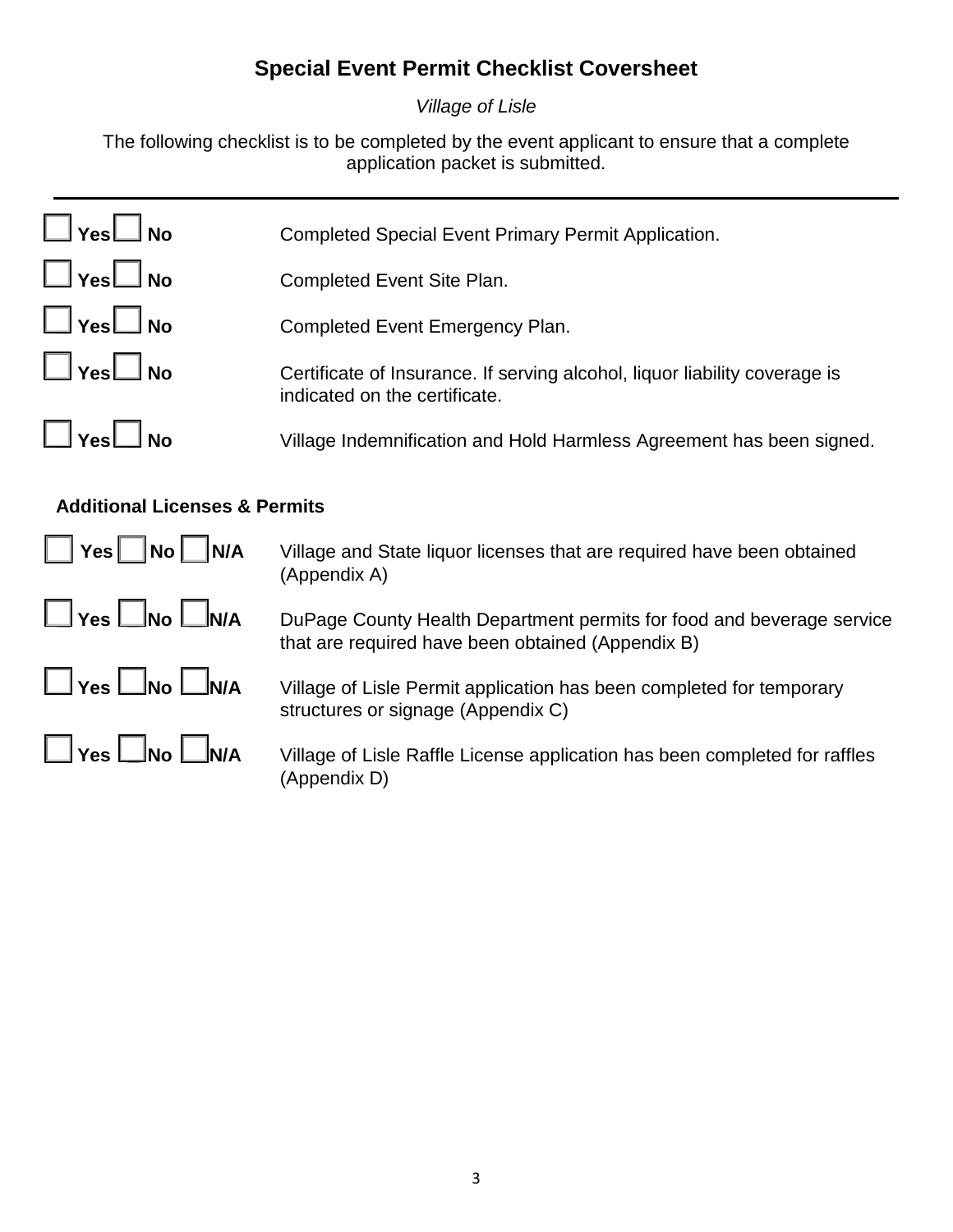## **SPECIAL EVENT PRIMARY APPLICATION**

| <b>Event Organizer Information</b>           |                                                                           |                                      |  |
|----------------------------------------------|---------------------------------------------------------------------------|--------------------------------------|--|
| <b>Applicant Name</b>                        |                                                                           | Today's Date                         |  |
| Organization                                 |                                                                           | Event Date(s)                        |  |
| <b>Event Title</b>                           |                                                                           |                                      |  |
| Event Type                                   | □ Concert<br>$\Box$ Festival<br>Race/Walk/Bike<br>Carnival/Ride<br>$\Box$ | $\Box$ Parade/March<br>$\Box$ Other: |  |
| Event Website/Social<br><b>Media Address</b> |                                                                           |                                      |  |
|                                              | Number & Street:                                                          |                                      |  |
| <b>Mailing Address</b>                       | City:                                                                     | Zip Code:<br>State:                  |  |
|                                              | Phone:<br>Email:                                                          |                                      |  |
| Day-of-Event Contact                         | Name:                                                                     | Phone:                               |  |
| <b>Organization's Legal Status</b>           | $\Box$ Government Entity $\Box$ Non-Profit Entity                         | □ Commercial Business                |  |
| <b>Event Information</b>                     |                                                                           |                                      |  |
| Description of Event                         |                                                                           |                                      |  |
| Location(s) of Event                         |                                                                           |                                      |  |
| Setup/Preparation                            | Date:                                                                     | Time:                                |  |
| <b>Event Start</b>                           | Date:                                                                     | Time:                                |  |
| <b>Event End</b>                             | Date:                                                                     | Time:                                |  |
| <b>Take Down/Finish</b>                      | Date:                                                                     | Time:                                |  |
| Anticipated Attendance                       | Total:                                                                    | Per Day:                             |  |
| $\Box$ No<br>$\Box$ Yes                      | Is this event open to the public?                                         |                                      |  |
| $\Box$ No<br>$\Box$ Yes                      | Have you reserved the property?                                           |                                      |  |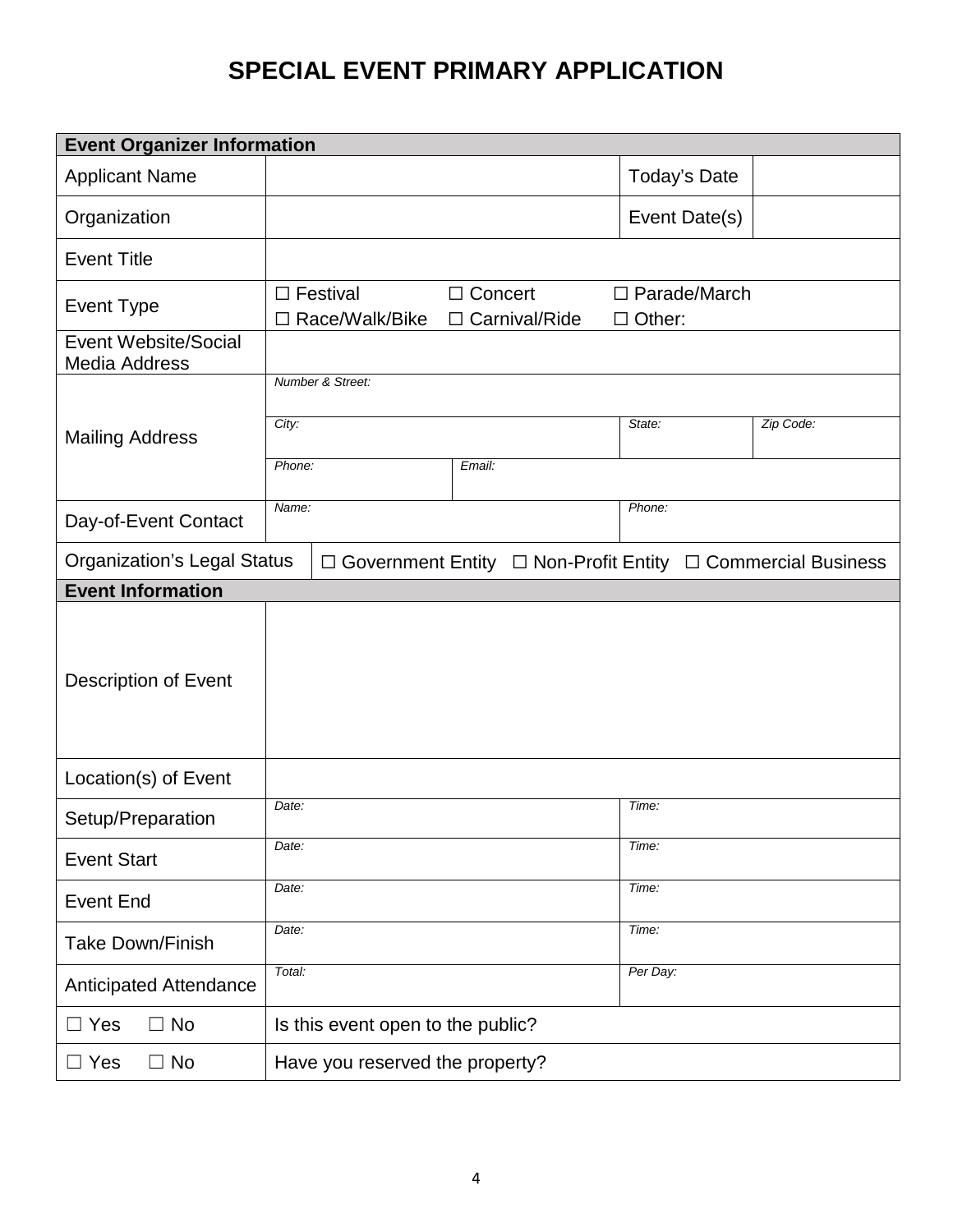| <b>Traffic &amp; Parking</b> |                                                                                                      |
|------------------------------|------------------------------------------------------------------------------------------------------|
| $\Box$ Yes<br>$\Box$ No      | Are street closures required?                                                                        |
| $\Box$ No<br>$\Box$ Yes      | Will parts of the event take place in a Village building or on Village property?                     |
|                              | If a parade, anticipated number of vehicles:                                                         |
| site shuttle services:       | Describe where event participants are expected to park their vehicles, including details of any off- |

| <b>Amplified Sound</b>    |                                                                              |                                  |  |                             |
|---------------------------|------------------------------------------------------------------------------|----------------------------------|--|-----------------------------|
| $\Box$ Yes<br>$\Box$ No   | Will a public address (PA) system or amplified sound be used?                |                                  |  |                             |
| <b>Type</b>               | $\Box$ Recorded Music<br>$\Box$ Live Music<br>$\Box$ Speech<br>$\Box$ Other: |                                  |  |                             |
| <b>Hours of Operation</b> | Date(s): ______________                                                      | Start: $\_\_\_\_\_\_\$ a.m./p.m. |  | Finish: _________ a.m./p.m. |
| $\Box$ Yes<br>$\Box$ No   | Will this event utilize a generator(s) or other electrical equipment?        |                                  |  |                             |
| If yes, please describe:  |                                                                              |                                  |  |                             |
|                           |                                                                              |                                  |  |                             |
|                           |                                                                              |                                  |  |                             |
|                           |                                                                              |                                  |  |                             |
|                           |                                                                              |                                  |  |                             |
|                           |                                                                              |                                  |  |                             |
|                           |                                                                              |                                  |  |                             |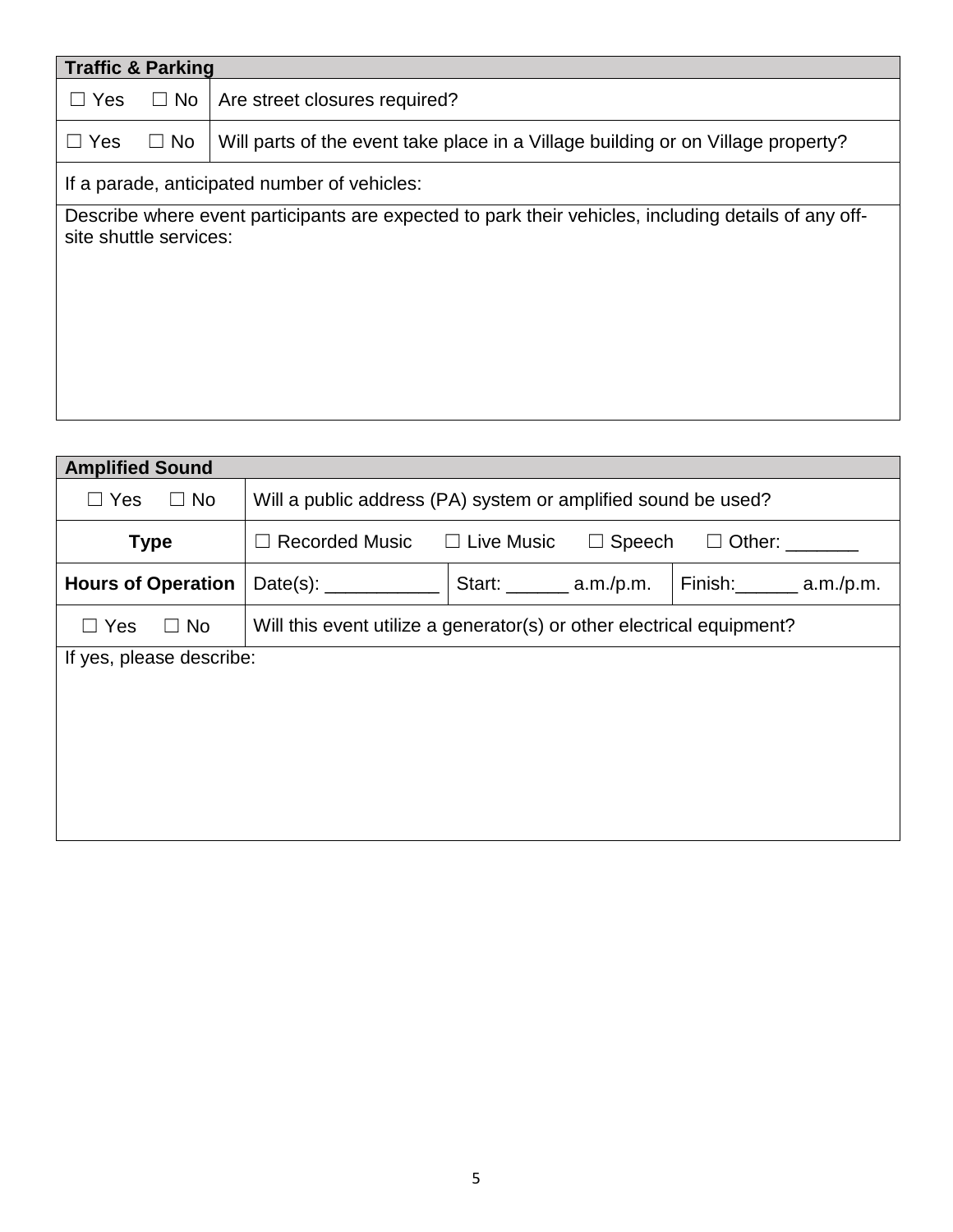#### **Event Site Map**

#### **Please provide a site plan/route map for your event. Attach additional sheets as necessary. The map/site plan should include:**

☐ Outline of the event site that includes street names or areas that are part of the venue and the surrounding area. If the event involves a moving route (parade), indicated the site circulation and crowd flow, including starting locations and ending destination.  $\Box$  Traffic plan, with streets and intersections to be closed before, during and after the event.

☐ Locations of fencing, barriers, or barricades (include any removable fencing for emergency access with entrance and exit locations).

☐ Locations of stages, platforms, tents, booths, electrical and sound amplification equipment.

☐ Locations off all temporary structures, including tents, canopies, stages, generators, lighting, amusement rides and attractions, and signage

 $\Box$  Locations of first-aid stations and portable restroom facilities.

☐ Locations of all other event related activities.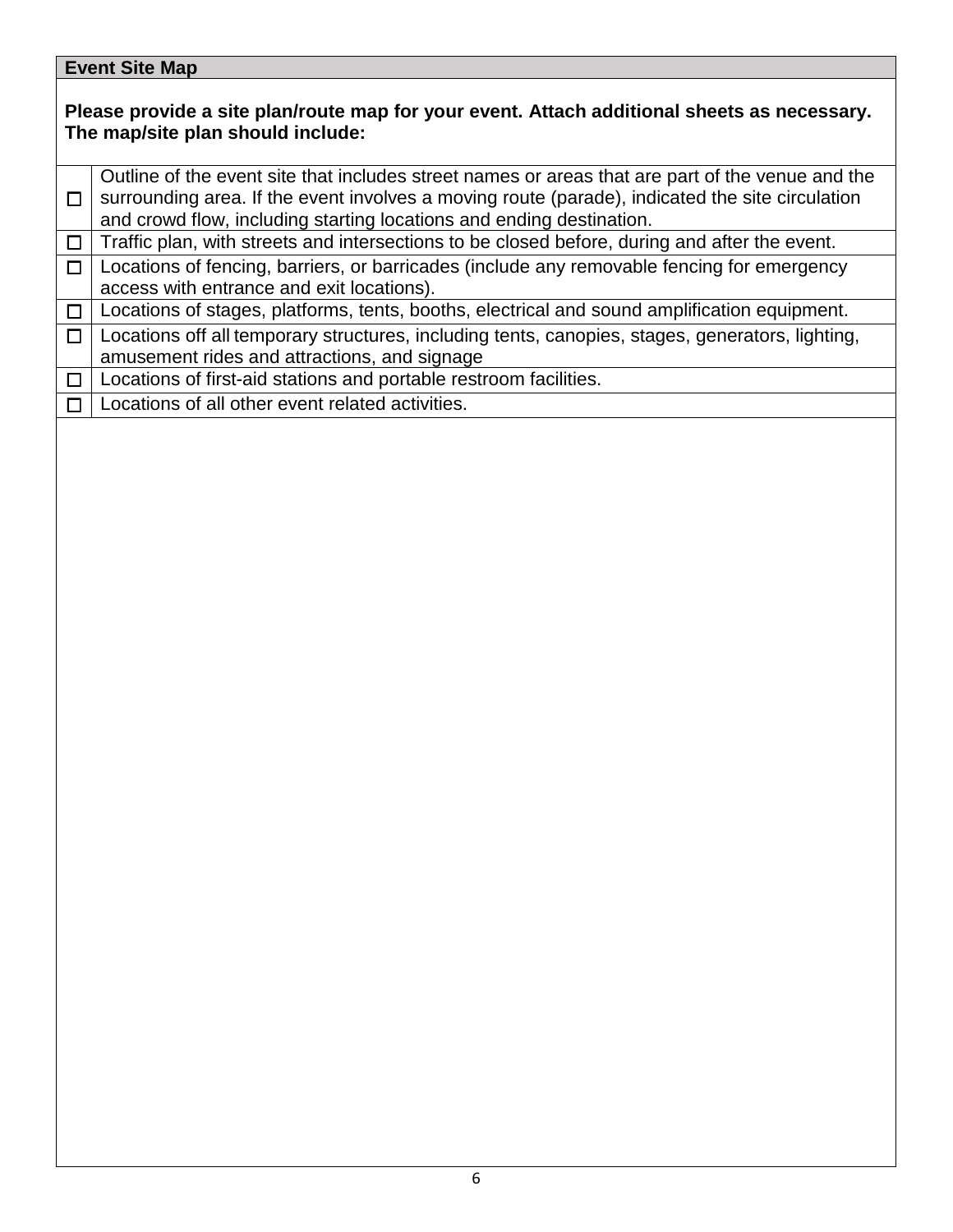#### **Emergency/Severe Weather Plan**

In the event of poor weather, please briefly describe your emergency/severe weather plan, including communication procedures. Below are items that should be considered when developing an emergency/severe weather plan. This may be added in the box on the next page or attached as a separate sheet. The Lisle Police Department will review and work with the event organizers on the submitted plan to ensure requirements are met. **A sample plan is attached**. For more information about developing a plan, call the Lisle Police Department at 630-271-4200.

- 1. Who is monitoring the weather? *This should be assigned to more than 1 individual and should be started at least 3-days before the event?*
- *2.* What method will be used to monitor current and future weather conditions? *The Village recommends following the National Weather Service (NWS) at one or both of the following websites:*
	- [www.weather.gov/lot/](http://www.weather.gov/lot/)
	- [www.weather.gov/lot/weatherstory](http://www.weather.gov/lot/weatherstory)
- 3. Who makes the final decision to cancel event due to threatening weather? *The Village recommends one individual as having the final decision power to cancel the event if needed.*
- 4. How will staff be notified of severe weather during the event? *(Radios, cell phones, etc.)*
- *5.* How will participants be notified of severe weather during the event? *(Loud speaker, bullhorn, volunteers/staff)*
- 6. What provisions will be in place to provide first aid to staff and attendees? *(First aid kit, etc.)*
- 7. Where will first aid be located within the site? *(Signage is recommended and a location that an ambulance can easily get to).*
- 8. What method will be used to notify Lisle PD/Lisle-Woodridge FD of an emergency? Who from the event staff will do this? *It is important that the person calling is able to identify the exact location of the injured/sick person in order for EMS to arrive quickly.*
- *9.* How will staff and volunteers communicate information with each other? *(Radios, cell phones, etc.)*
- 10.What are your shelter plans if needed? What routes will you direct staff and participants to take to get to shelter?
- 11.If the event is a race (i.e. 5k), who will lead and follow the participants to ensure all participants are accounted for?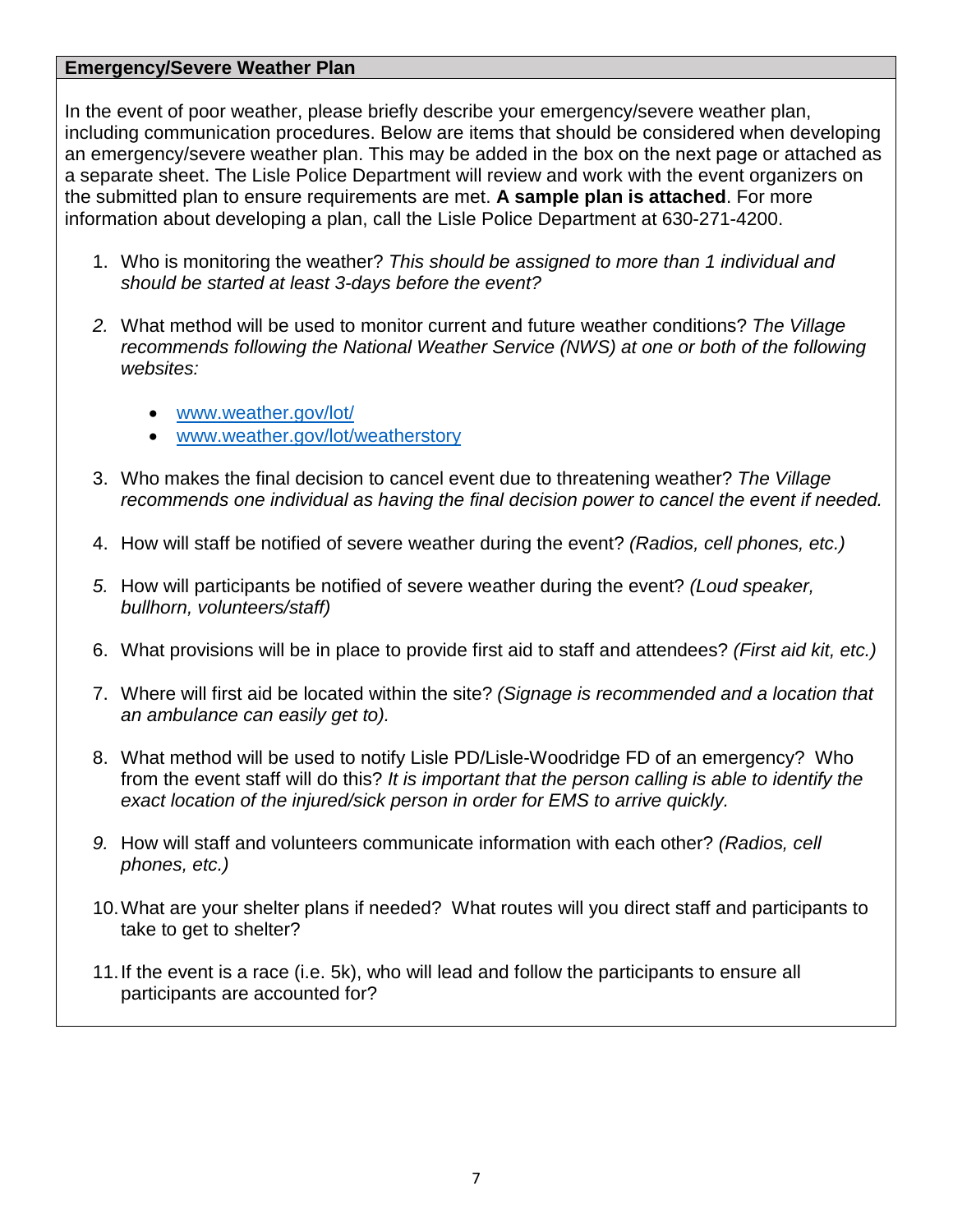## **Emergency/Severe Weather Plan:**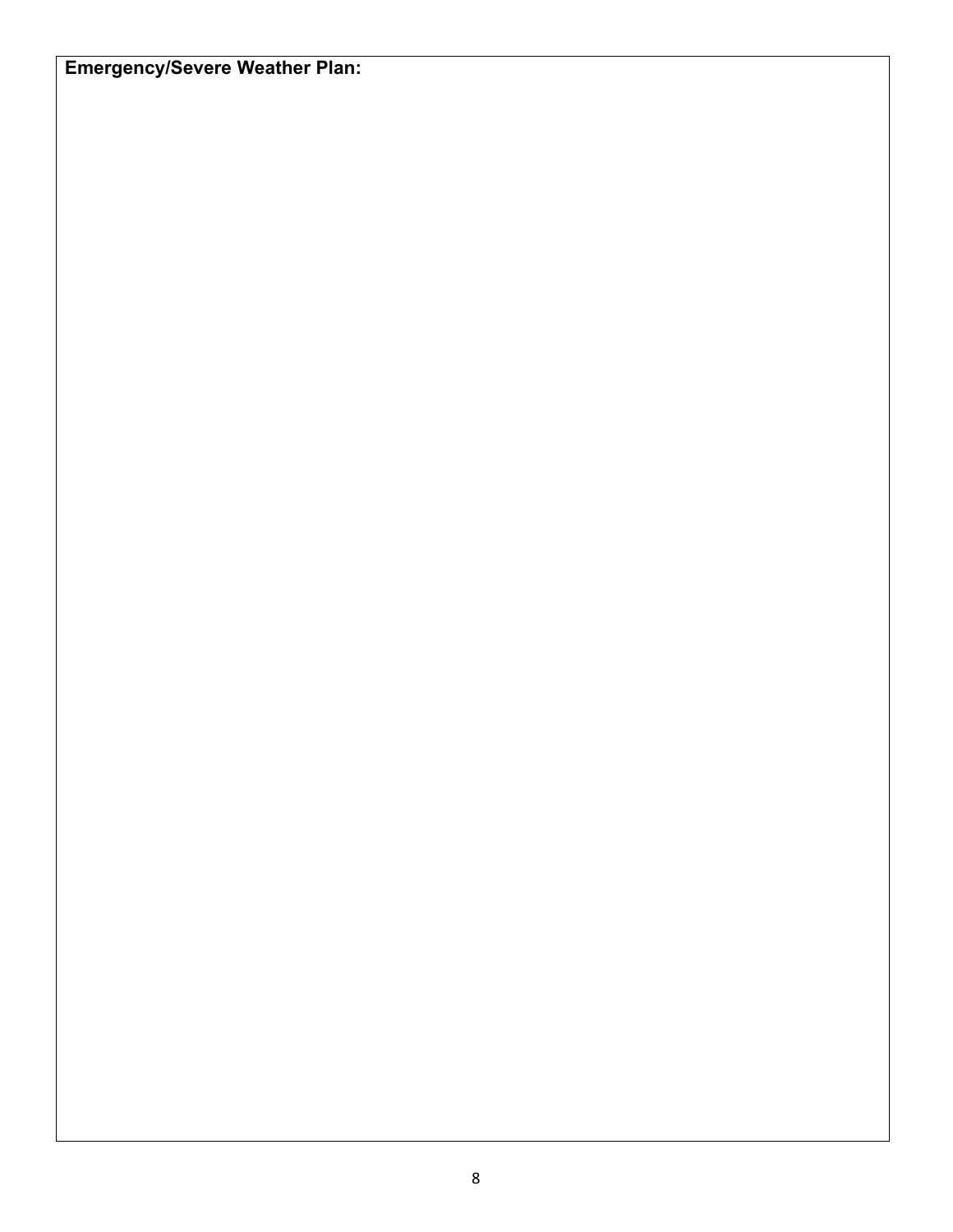#### Emergency/Severe Weather Plan:

The on-site event contact, Jon Doe, can be contacted by cell phone at 555-555-1233. The event will also have the Lisle Police and Lisle/Woodridge Fire District on site. The emergency plan will be implemented by Jon Doe upon notification by the Lisle PD or LWFD. In the event of an emergency or severe weather, participants will be notified via the public announcement system on site.

If timing requires evacuation of the site, we will cancel the event and evacuate in an emergency or severe weather incident. If participants need to take shelter on site, they will have access to the Park District Building for emergency shelter. Jon Doe, the site supervisor, will act as incident command until he is relieved by the Lisle Police or Lisle Woodridge Fire District.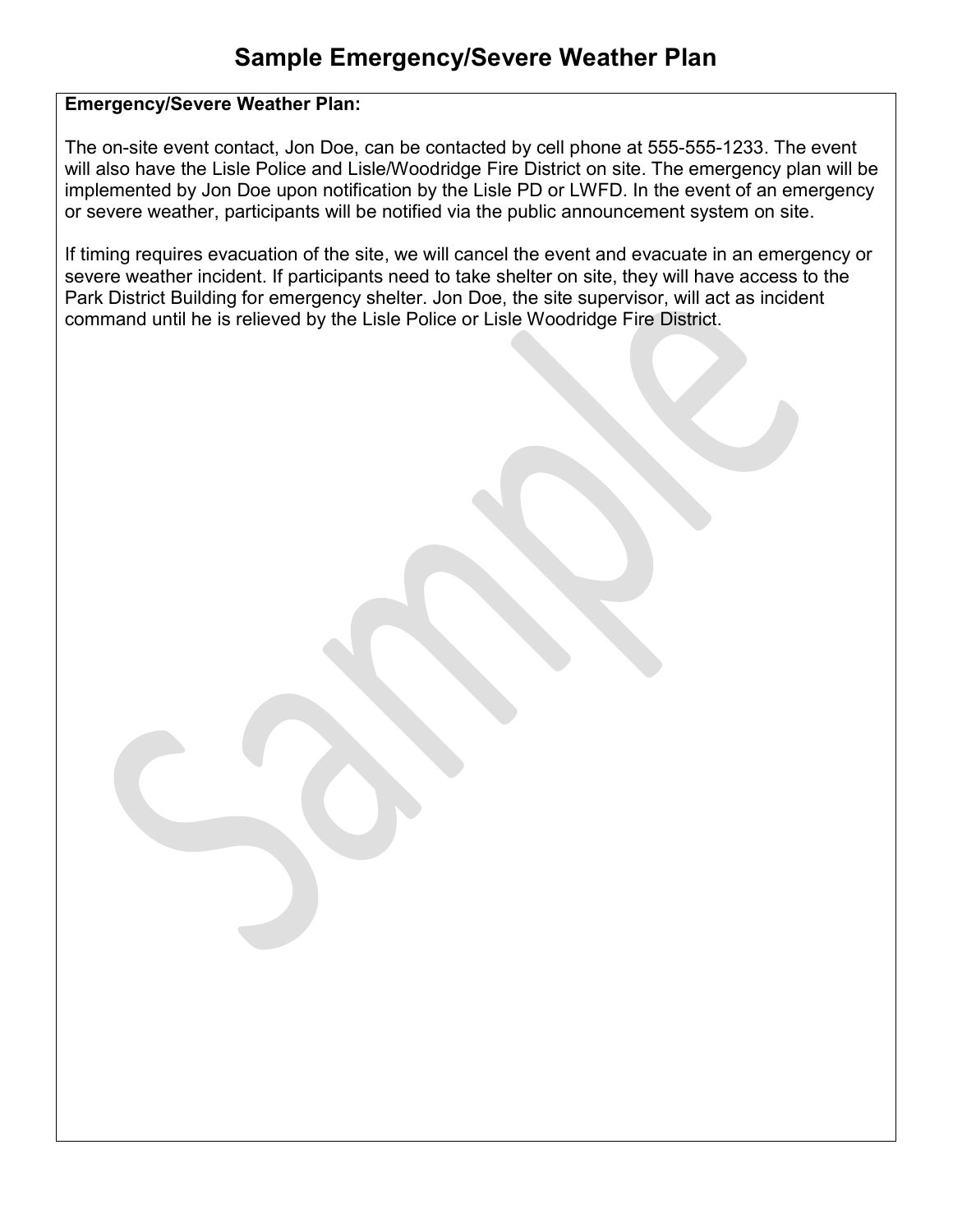## **Event Clean-Up Plan**

Please describe your plan for cleanup and removal of garbage during and after your event: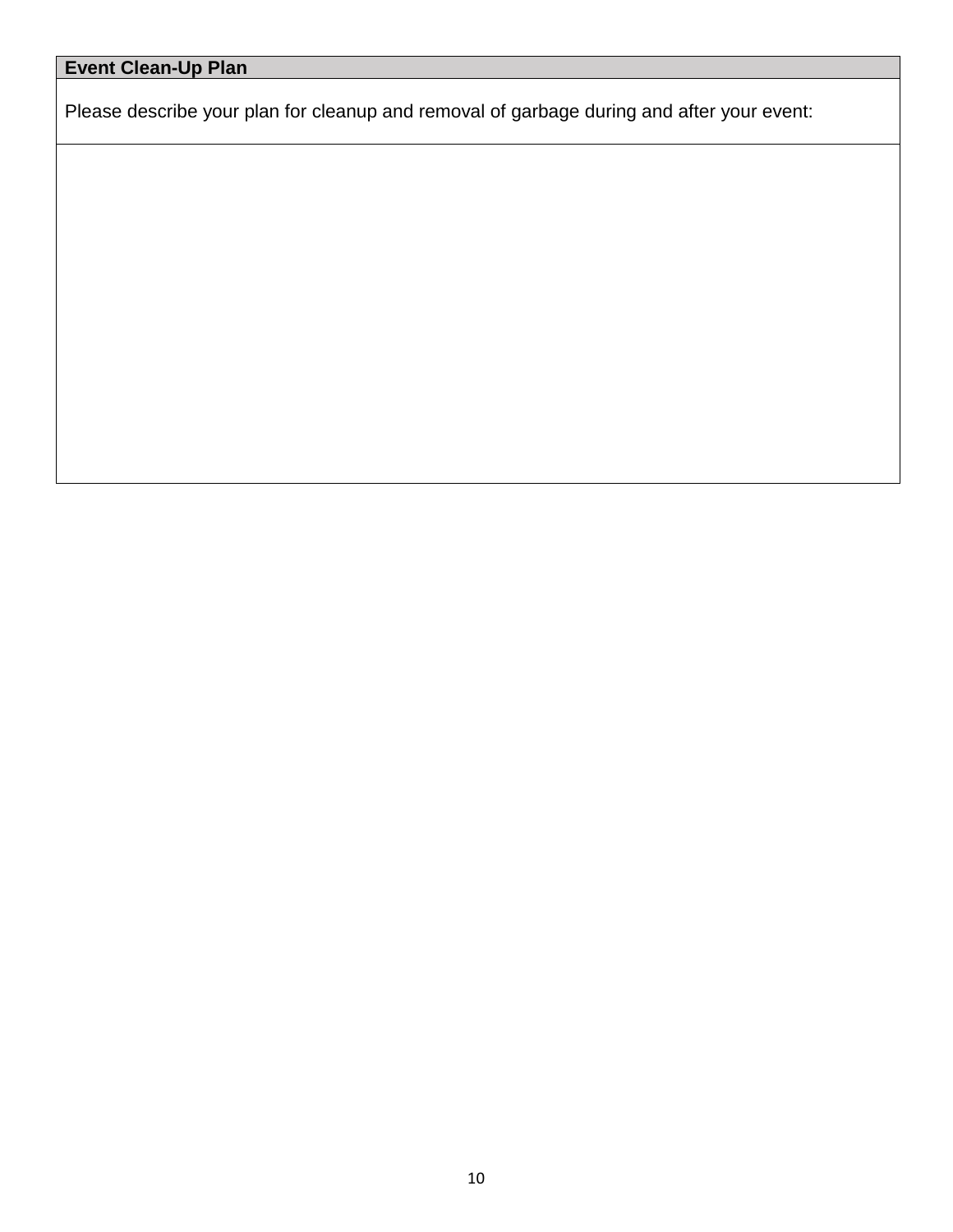#### **SPECIAL EVENT PERMIT TERMS & CONDITIONS**

#### **Certificate of Insurance**

A Certificate of Insurance showing evidence of a commercial liability policy and additional insured endorsement naming the Village of Lisle, its officials, employees, agents, and volunteers as an additional insured, with limits of not less than \$1,000,000.00 per occurrence and \$2,000,000.00 aggregate, covering any such claims for bodily injury and property damage is required for special events. Coverage to the additional insured shall be provided on a primary and non-contributory basis. In addition, the special event that is covered by the insurance must be named on the certificate. As part of the application packet, an original copy of the Certificate of Insurance, and additional insured endorsement is required. The Village of Lisle reserves the right to request additional insurance for the event if deemed necessary by the Village staff or the Village Board.

#### **Indemnification and Hold Harmless Agreement**

A signed agreement in which the applicant and or sponsor of the special event agrees to defend, hold harmless and indemnify the Village of Lisle, its officials, employees, agents, and volunteers from any loss, injury, damage, expense, claim, and cost of every nature and kind whatsoever, including attorney fees, arising out of or in conjunction with applicant's use of the public property, public right of way, public equipment or public personnel at, during, or in conjunction with the special event described within the permit. The Indemnification and Hold Harmless Agreement must be submitted as part of the completed special event application.

#### **Village Staffing at Special Events**

During the special event application review, the Village may require Police or Public Works personnel at the event. The cost for any Village personnel involved during the day(s) of the event and in preparation for the event will be charged back to the sponsoring agency or applicant. The Village will determine the number of personnel necessary to ensure the safety of the participants and spectators, to minimize inconvenience to the residents and to reduce public liability exposure to the sponsoring agency or applicant, as well as to the Village of Lisle. An invoice for Village personnel and services will be transmitted to the sponsoring agency or coordinator within 60 days of the conclusion of the event. Below are common fees for Village personnel and services.

#### **Common Fees**

| Fee Item               | <b>Estimated Cost</b>                                                                             |
|------------------------|---------------------------------------------------------------------------------------------------|
| <b>Police Staffing</b> | Rates for special details shall be referenced in<br>the current collective bargaining agreements. |
|                        | • Police Officer - \$69.95/hr<br>• Community Service Officer - \$33.95/hr                         |
| <b>Barricades</b>      | <b>Number of Barricades:</b>                                                                      |
|                        | • $1-10: $30 ($25 labor: 1 manhour + $5$<br>barricade replacement fee)                            |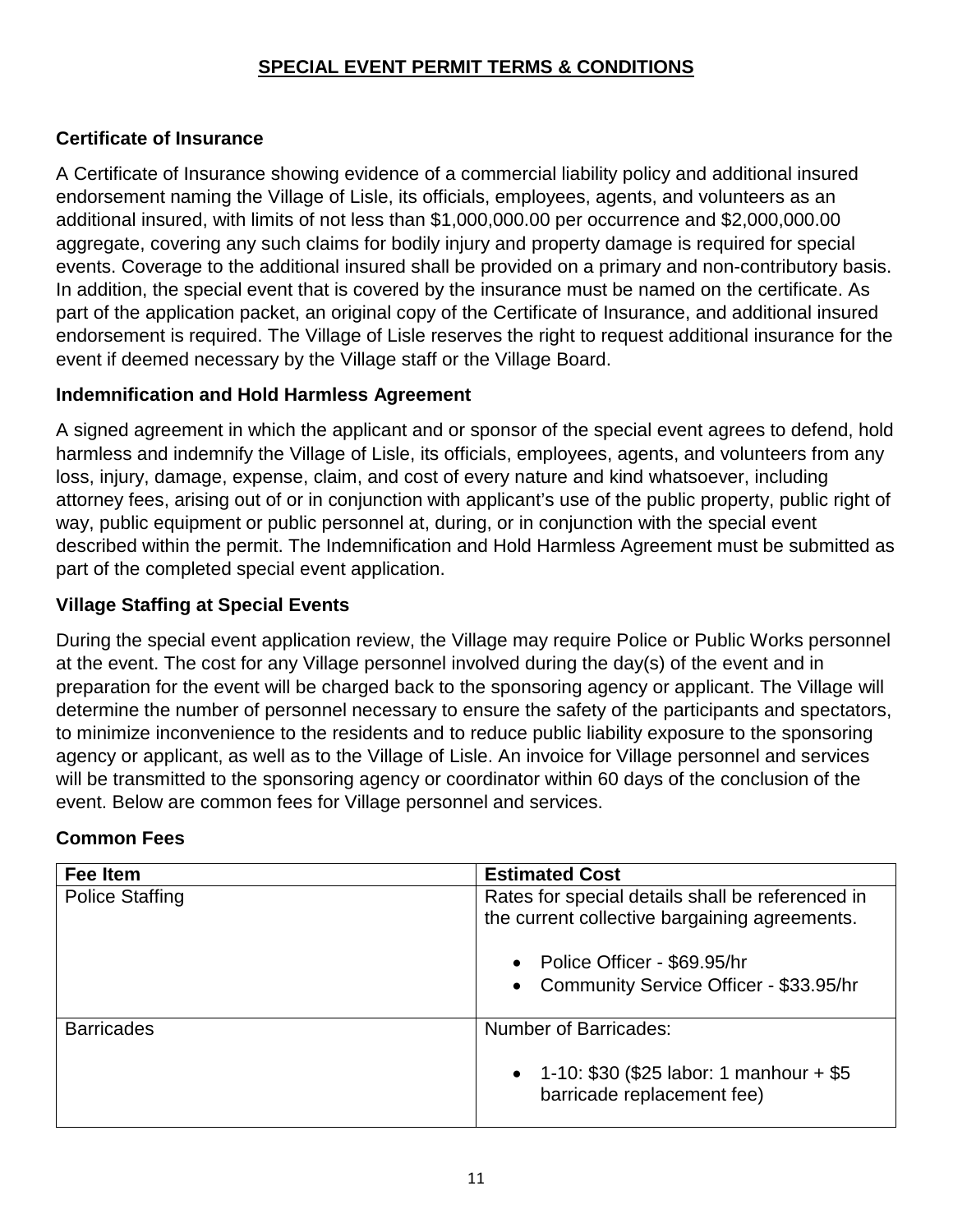| • 11-20: $$60$ (\$50 labor: 2 manhours + \$10<br>barricade replacement fee)                                           |
|-----------------------------------------------------------------------------------------------------------------------|
| $\bullet$ > 20 or Type III barricades needed: \$225<br>(\$200: 8 manhours labor + \$25 barricade)<br>replacement fee) |

#### **Parade or Race Route**

Prior approval by the Village is required for parade and/or race events requiring the use of public right-of-ways. The Police Department and Public Works Department have created a series of potential routes that may be utilized for these types of events in the Village. Please contact the Police Chief or his designee at (630) 271-4224 to inquire about appropriate routes that may be used. The detailed parade and/or race route must be submitted with the Special Event Permit Application.

#### **Street, Sidewalk and/or Parking Lot Closures**

Events that require Village streets, sidewalks or Village-owned parking lots to be closed must be coordinated with the Public Works and Police Departments, and properly identified in the application and labeled on a detailed event map/route or site plan.

#### **Amplification and Sound**

The Village of Lisle reserves the right to discontinue the use of any amplified sound/loudspeakers if deemed unreasonable by the Lisle Police Department.

#### **Compliance with Village Ordinances**

The applicant shall comply with all applicable Village ordinances, codes, conditions and requirements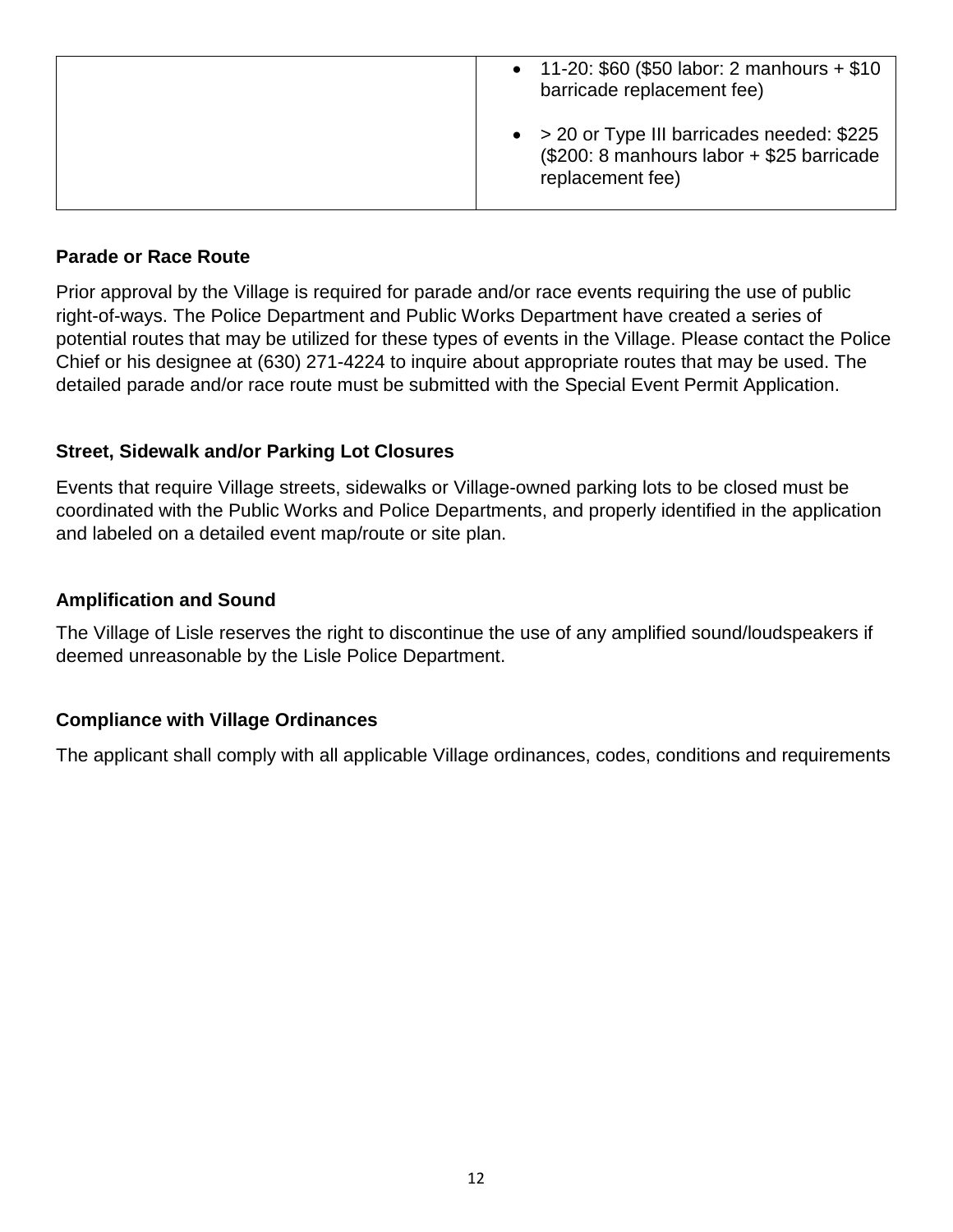#### **Indemnification and Hold Harmless Agreement**

In consideration of the undersigned ('Applicant') requesting to hold the following special event in the Village of Lisle, \_\_\_\_\_\_\_\_\_\_\_\_\_\_\_\_\_\_\_\_\_\_\_\_\_\_\_\_\_\_\_\_\_\_\_\_\_\_\_\_\_\_\_\_\_\_\_\_\_\_\_\_\_, the undersigned hereby recognizes, acknowledges, and assumes any and all risk pertaining to said special event.

To the fullest extent permitted by law, the undersigned hereby agrees to defend, indemnify, and hold harmless the Village of Lisle, Illinois, its officials, agents, employees, and volunteers against all injuries, deaths, loss, damages, claims, suits, liabilities, judgements, costs and expenses (including attorney fees), which may in anywise accrue against the Village of Lisle, its officials, agents, employees, and volunteers arising in whole or in part or in consequence of said special event by the undersigned, its employees, agents or vendors, or which in anywise result therefore, except that arising out of the sole legal cause of the Village of Lisle, its agents or employees.

Agreed this \_\_\_\_\_\_\_\_ day of \_\_\_\_\_\_\_\_\_\_\_\_\_\_\_\_\_, 20 \_\_\_\_\_

\_\_\_\_\_\_\_\_\_\_\_\_\_\_\_\_\_\_\_\_\_\_\_\_\_\_\_\_\_\_\_\_\_\_\_\_\_\_\_\_\_\_\_\_\_ \_\_\_\_\_\_\_\_\_\_\_\_\_\_\_\_\_\_\_\_\_\_\_\_\_\_ Name of Applicant Name of Applicant

\_\_\_\_\_\_\_\_\_\_\_\_\_\_\_\_\_\_\_\_\_\_\_\_\_\_\_\_\_\_\_\_\_\_\_\_\_\_\_\_\_\_\_\_\_ **Organization** 

#### **Applicant Statement of Agreement:**

Everything that I have stated on this application is correct to the best of my knowledge. I have read, understand, and agree to abide by the rules and regulations included in this application. I have the authority from my organization to sign and submit this application on their behalf.

\_\_\_\_\_\_\_\_\_\_\_\_\_\_\_\_\_\_\_\_\_\_\_\_\_\_\_\_\_\_\_\_\_\_\_\_\_\_\_\_\_\_\_\_\_\_\_ \_\_\_\_\_\_\_\_\_\_\_\_\_\_\_\_\_\_\_\_\_ Signature of Applicant Date **Date** 

\_\_\_\_\_\_\_\_\_\_\_\_\_\_\_\_\_\_\_\_\_\_\_\_\_\_\_\_\_\_\_\_\_\_\_\_\_\_\_\_\_\_\_\_\_\_\_\_\_\_\_\_\_\_\_\_\_\_\_\_\_\_\_\_\_\_\_\_\_\_\_\_\_\_\_\_\_\_\_\_ **Organization**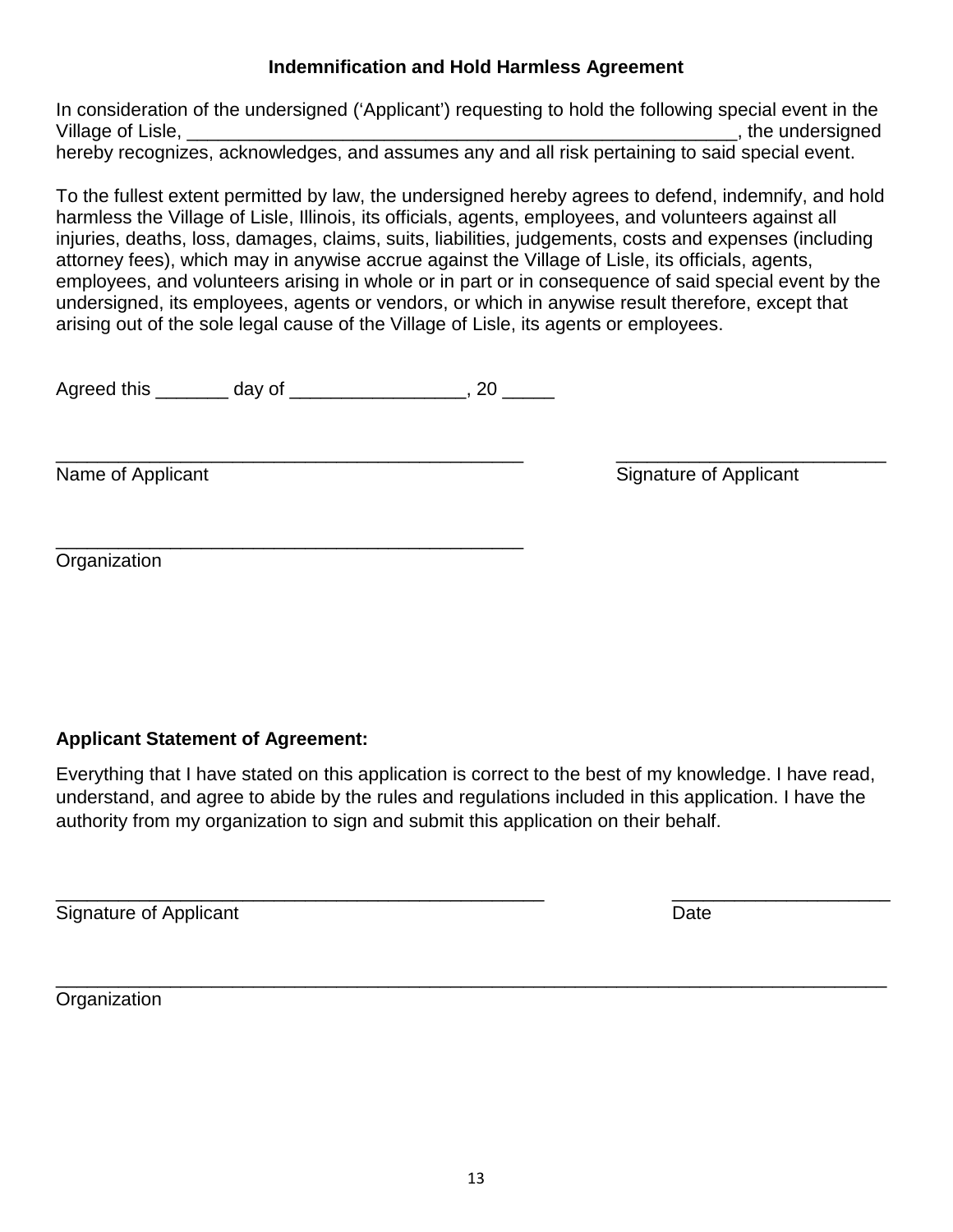**Supplemental Application Materials**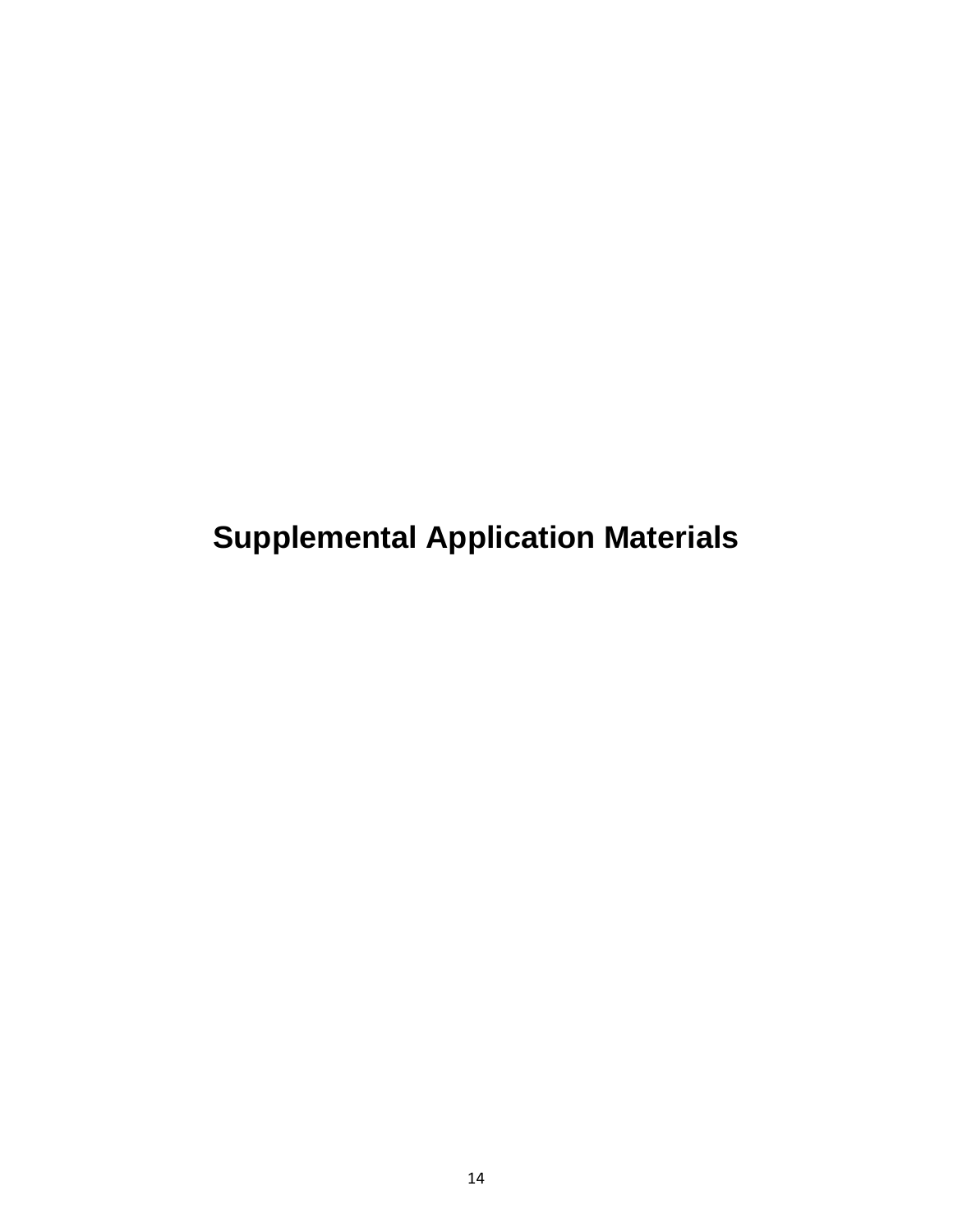### **Appendix A – Alcohol Consumption & Service**

For all alcohol consumption, approval from the Village of Lisle and the Illinois Liquor Control Commission is required

A "**Special Event License**" is issued by the Illinois Liquor Control Commission to an educational, fraternal, political, civic, religious, or non-profit organization to allow for the sale of beer and/or wine at a special event.

A "**Special Use Permit License**" is issued by the Illinois Liquor Control Commission to the holder of a regular liquor license to allow for the sale of alcohol at a location other than the licensed premises.

The first step in applying for either state license is to obtain local approval from the Village of Lisle. In the case of a Special Event retailer, or a retailer whose regular liquor license has been issued by another licensing authority other than the Village of Lisle, this approval would be in the form of a **Village of Lisle Class 7 Special Event Liquor License** (next page). In the case of a retailer who currently holds a regular Village of Lisle Liquor License, approval would be given in the form of a letter.

[Illinois Liquor Control Commission License Application](https://www2.illinois.gov/ilcc/Pages/Applications.aspx)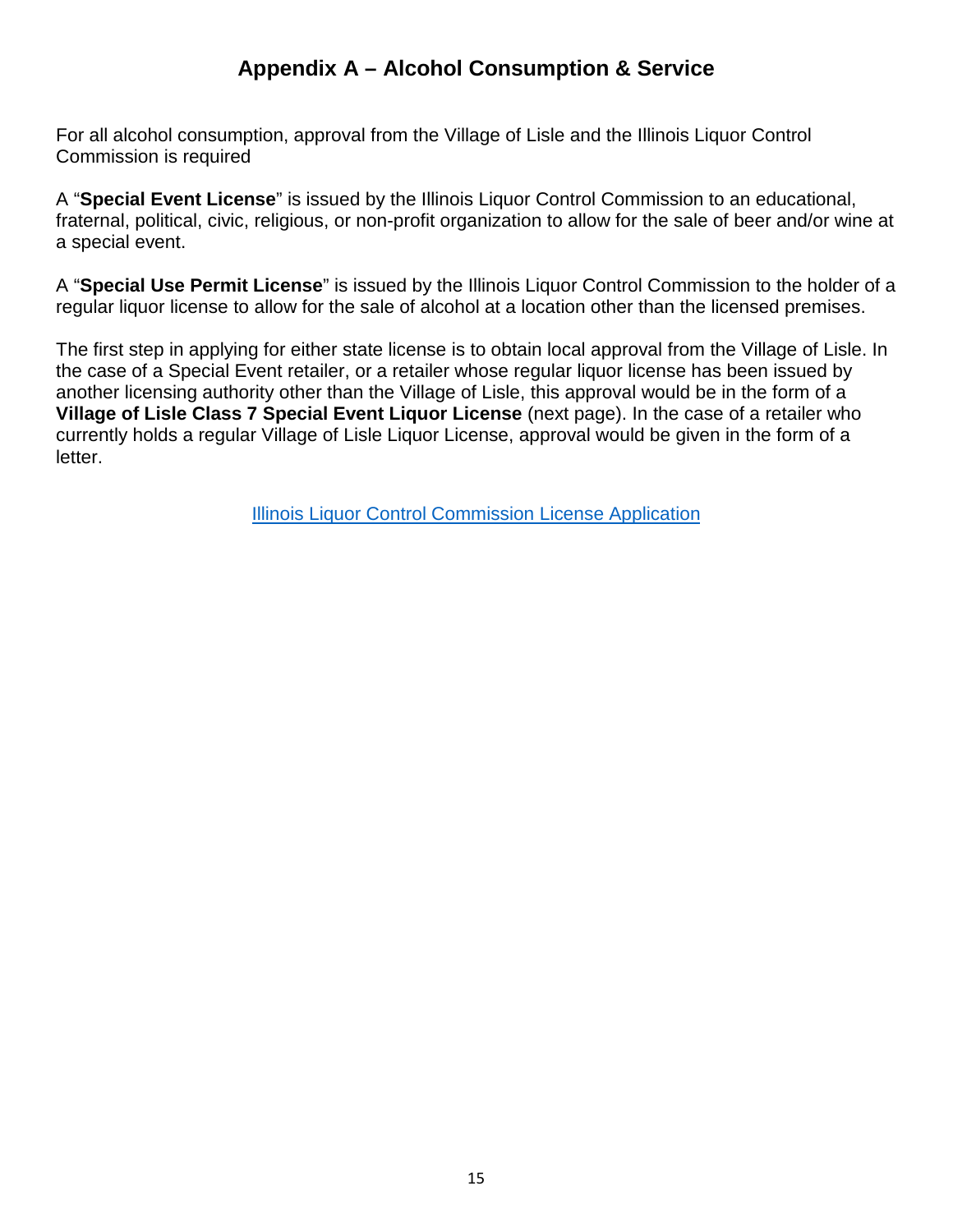

Dear Special Event Coordinator:

As a reminder, a State of Illinois "Special Event License" or "Special Use Permit License" must be obtained in order to sell liquor at festivals and other special events. **The applicable application must be received by the Illinois Liquor Control Commission a minimum of fourteen days prior to the event**. It is suggested that during the busy months of June through August, the application be submitted to the Illinois Liquor Control Commission at least three to four weeks prior to the event.

A "Special Event License" is issued by the Illinois Liquor Control Commission to an educational, fraternal, political, civic, religious, or non-profit organization to allow for the sale of beer and/or wine at a special event.

A "Special Use Permit License" is issued by the Illinois Liquor Control Commission to the holder of a regular liquor license to allow for the sale of alcohol at a location other than the licensed premises.

**The first step in applying for either of the above state licenses is to obtain local approval from the Village of Lisle.** In the case of a Special Event retailer, or a retailer whose regular liquor license has been issued by another licensing authority other than the Village of Lisle, this approval would be in the form of a Village of Lisle Special Event Liquor License (Class 7). In the case of a retailer who currently holds a regular Village of Lisle Liquor License, this approval would be given in the form of a letter.

#### **Please remind your vendors that in order to apply for either state license in a timely manner, the process of obtaining Village of Lisle approval should start at least five weeks prior to the event.**

As an added note, the State Liquor Commission provides a free DVD tutorial for Special Events on their website at [http://www.state.il.us/lcc.](http://www.state.il.us/lcc) This DVD provides information on applying for the proper license, and also gives information on other regulations pertaining to the sale of liquor.

Should you have any questions, please contact Deputy Village Clerk Karen Arnold at (630)271-4162.

Sincerely,

Christopher R. Pecak Village of Lisle, Local Liquor Control Commissioner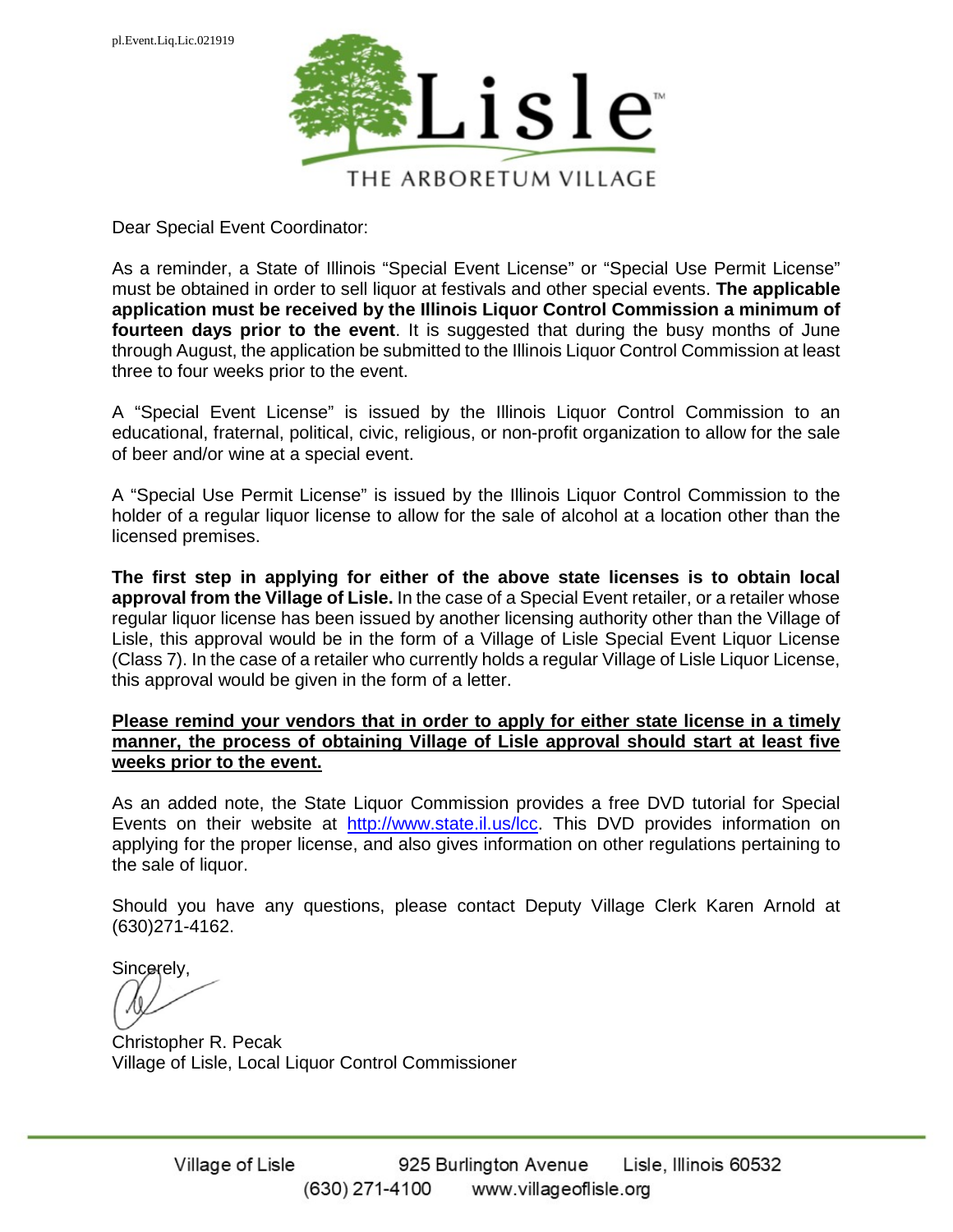

#### **VILLAGE OF LISLE APPLICATION FOR TEMPORARY LIQUOR LICENSE – CLASS 7**

The undersigned hereby makes application for a temporary license for the sale at retail of alcoholic liquors under the provision of an Act entitled "An Act Relating to Alcoholic Liquor," and Village Code 3-2-6 for consumption on the premises only for a period not to exceed 6 consecutive days, and no more than 12 days in a 12-month period.

|                                                                                                     | Event: <u>second</u> contract the contract of the contract of the contract of the contract of the contract of the contract of the contract of the contract of the contract of the contract of the contract of the contract of the c  |
|-----------------------------------------------------------------------------------------------------|--------------------------------------------------------------------------------------------------------------------------------------------------------------------------------------------------------------------------------------|
|                                                                                                     | Times: <u>Alexander School (2002)</u>                                                                                                                                                                                                |
|                                                                                                     | Address and description of premises or place of business which is to be operated under such license:                                                                                                                                 |
| Description of alcoholic liquors to be sold: $\square$ Beer and Wine $\square$ All Alcoholic Liquor |                                                                                                                                                                                                                                      |
| Contact Information (MANDATORY – Must be an agent of applicant organization):                       |                                                                                                                                                                                                                                      |
|                                                                                                     |                                                                                                                                                                                                                                      |
|                                                                                                     | Home Address: <u>New York: New York: New York: New York: New York: New York: New York: New York: New York: New York: New York: New York: New York: New York: New York: New York: New York: New York: New York: New York: New Yor</u> |
|                                                                                                     | Home Phone No.: ______________________________Cell Phone No.: ___________________                                                                                                                                                    |

#### **\*\*COPY OF LIQUOR LIABILITY INSURANCE AND FEE (\$50.00/DAY) MUST ACCOMPANY APPLICATION\*\***

The application must be signed and dated by the applicant or an authorized agent of the applicant along with the title/position of the person signing.

I, the undersigned applicant or authorized agent thereof, swear or affirm that the matters stated in the foregoing application are true and correct, the applicant is qualified and eligible to obtain the license applied for, and the applicant will not violate any of the laws of the United States of America, or the State of Illinois, in particular the Illinois Liquor Control Act and the Village of Lisle Code 3-2-6.

| Date:                                                                                      |  |
|--------------------------------------------------------------------------------------------|--|
| STATE OF ILLINOIS<br><b>COUNTY OF DUPAGE</b> )                                             |  |
| Signed and sworn to before me on the ________ day of _____________________________, 20____ |  |
| SEAL:                                                                                      |  |

Notary Public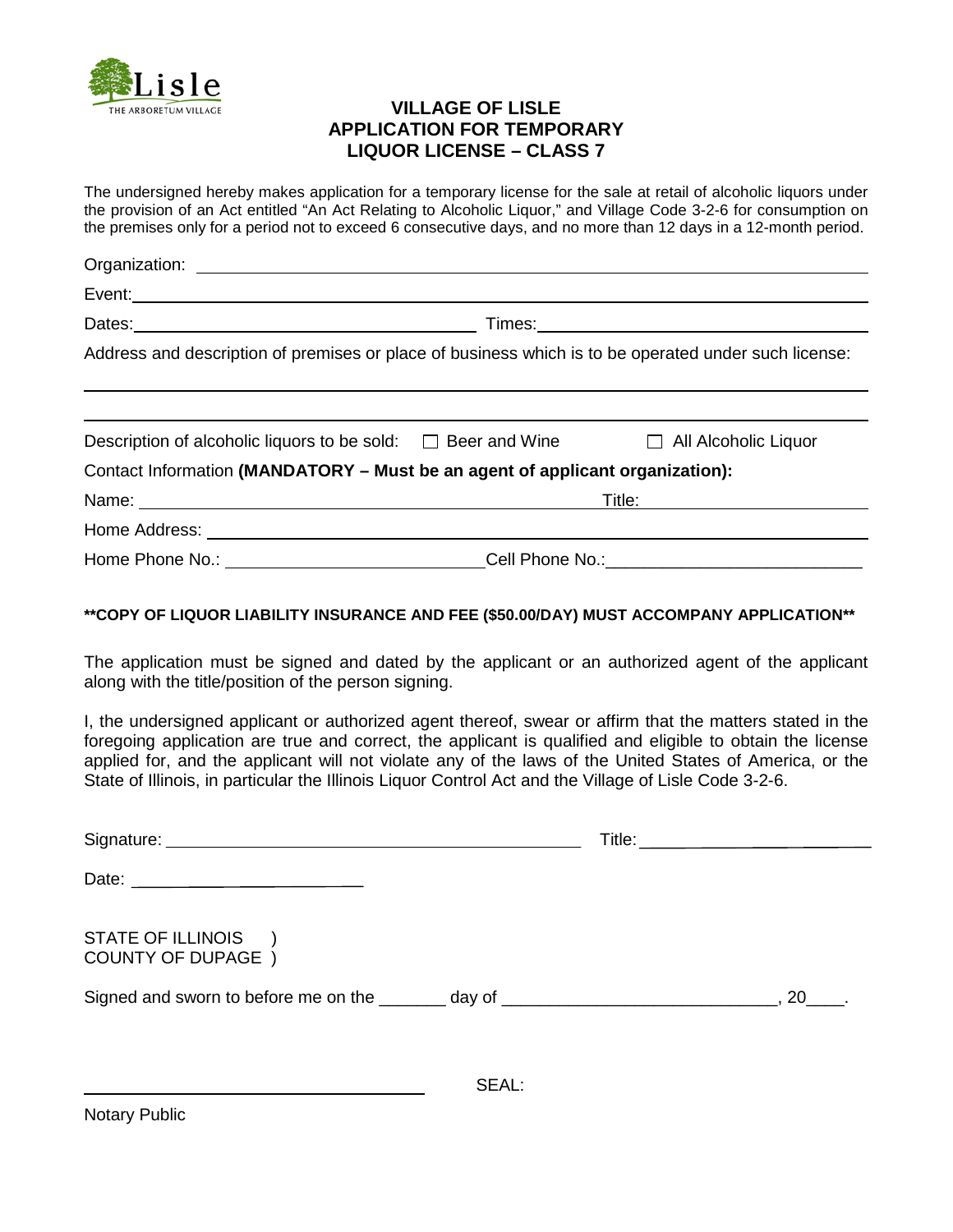### **Appendix B – Food & Beverage Service**

For all food and beverage, a Temporary Food Service Permit is required by DuPage County Health Department. A copy of the DuPage County Health Department application and a proof of payment are required before a special event permit can be issued.

[DuPage County Temporary Food Service Permit](https://www.dupagehealth.org/204/Temporary-Food-Services) Application

#### **Food Service Details:**

| <b>Cooking Method</b> |           | $\Box$ Gas $\Box$ Electric $\Box$ Charcoal $\Box$ Other (please specify):                  |
|-----------------------|-----------|--------------------------------------------------------------------------------------------|
| $\sqsupset$ Yes       | $\Box$ No | Will there be food warming using an open flame (e.g. Sterno?)                              |
| $\sqsupset$ Yes       | $\Box$ No | Will potable water be used?                                                                |
|                       |           | If yes, please describe the method of food warming and specify booths using an open flame: |
|                       |           |                                                                                            |
|                       |           |                                                                                            |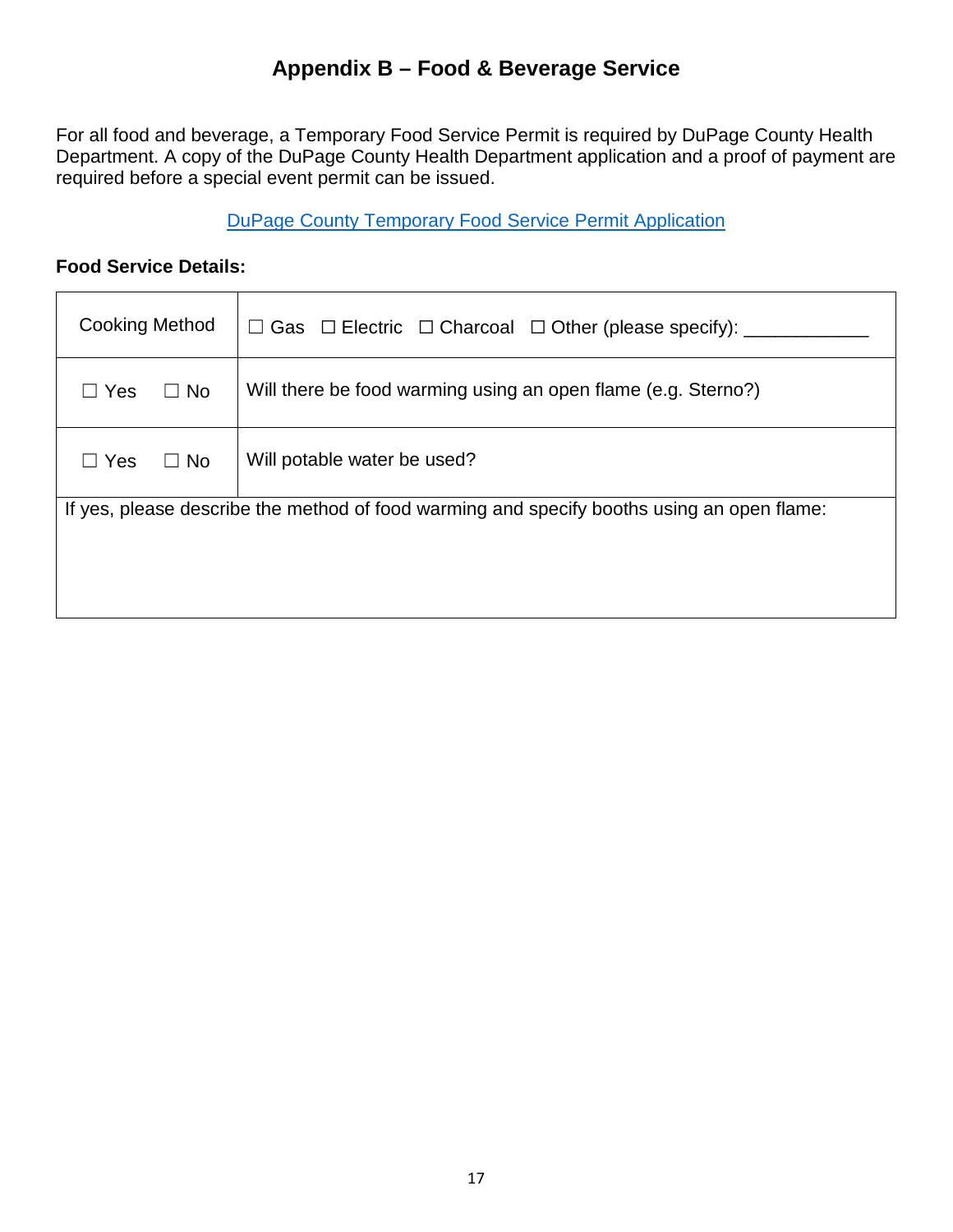## **Appendix C – Temporary Structures & Signage**

Tents 200 sq. ft. or smaller are exempt from permitting. For all other temporary structures, (tents, canopies, stages, generators, lighting, amusement rides, attractions, signage, etc.) a permit must be obtained from the Village's Development Services Department.

> General Village Permit Application (www.villageoflisle.org/permit)

#### **Temporary Structures:**

| Structure #1 | Type:           |
|--------------|-----------------|
|              |                 |
|              |                 |
|              | Size (sq. ft.): |
|              |                 |
|              | Location:       |
|              |                 |
|              |                 |
| Structure #2 | Type:           |
|              |                 |
|              |                 |
|              | Size (sq. ft.): |
|              |                 |
|              |                 |
|              | Location:       |
|              |                 |
| Structure #3 | Type:           |
|              |                 |
|              |                 |
|              | Size (sq. ft.): |
|              |                 |
|              |                 |
|              | Location:       |
|              |                 |
|              |                 |

#### **Signage:**

| Signage #1 | Type:     |
|------------|-----------|
|            |           |
|            | Size:     |
|            |           |
|            |           |
|            | Location: |
|            |           |
|            |           |
| Signage #2 | Type:     |
|            |           |
|            | Size:     |
|            |           |
|            |           |
|            | Location: |
|            |           |
|            |           |
| Signage #3 | Type:     |
|            |           |
|            | Size:     |
|            |           |
|            |           |
|            | Location: |
|            |           |
|            |           |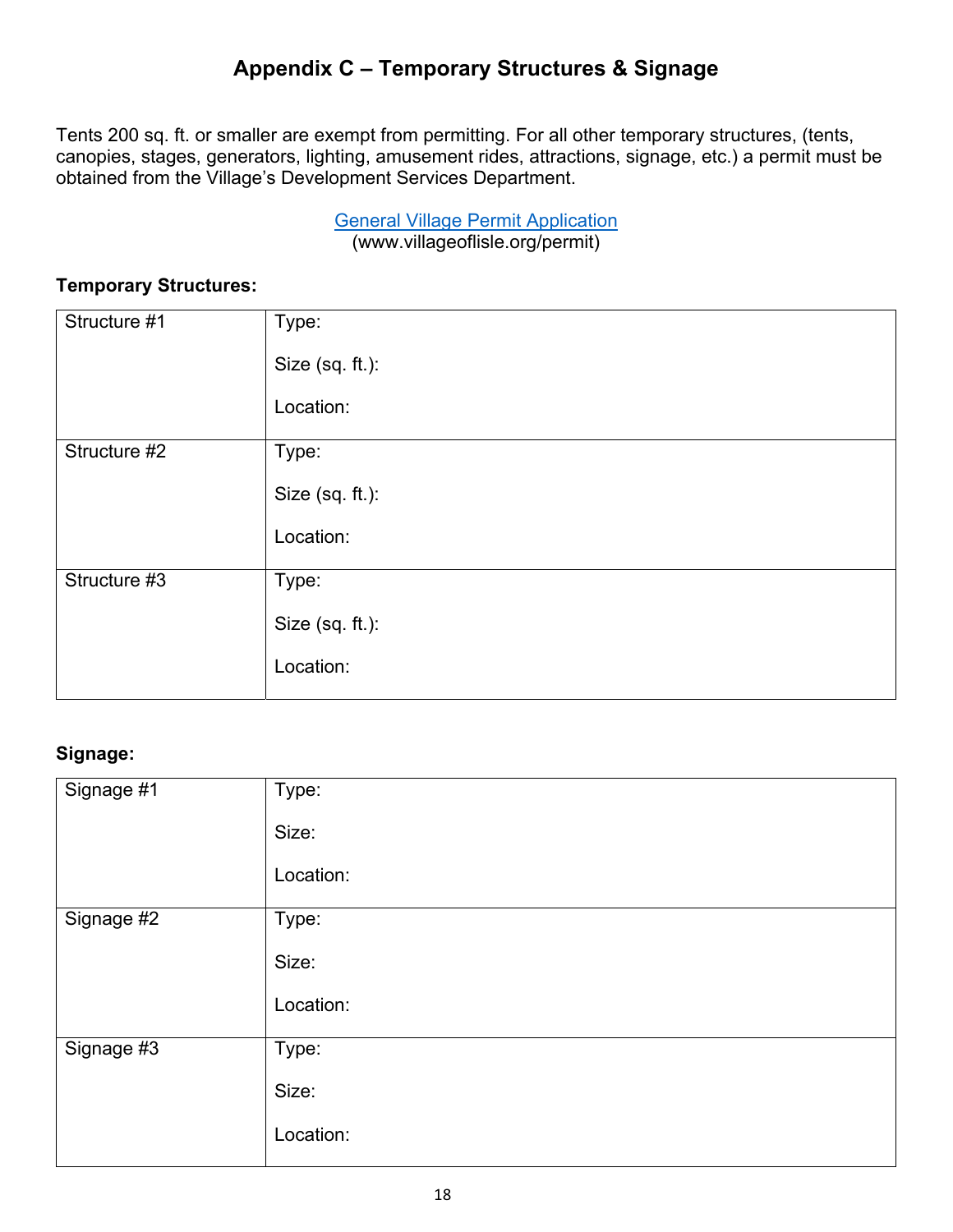### **Appendix D – Raffle License Application**

A raffle license is required for all raffles conducted within the Village of Lisle. Raffle licenses will only be issued to bona fide religious, charitable, labor, fraternal, educational or veterans' organizations that operate without profit to their members and which have been in existence continuously for a period of 5 years immediately before applying for such license.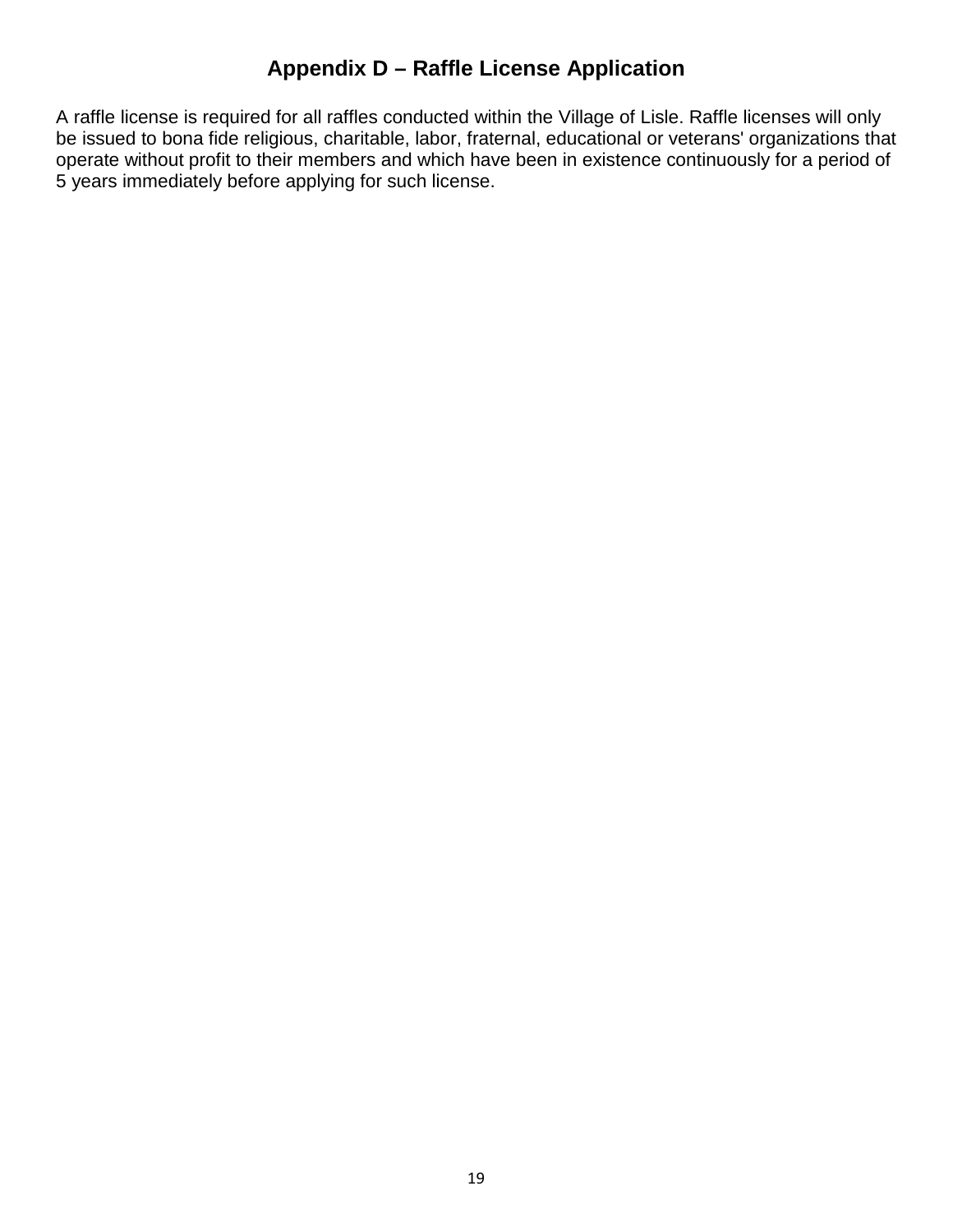## **VILLAGE OF LISLE APPLICATION FOR RAFFLE LICENSE**

| 1)  | <b>Applicant Organization:</b>                                                                                                                                                                                                                                                                                                                                                | Name           |  |  |                                                                            |  |     |  |  |  |
|-----|-------------------------------------------------------------------------------------------------------------------------------------------------------------------------------------------------------------------------------------------------------------------------------------------------------------------------------------------------------------------------------|----------------|--|--|----------------------------------------------------------------------------|--|-----|--|--|--|
|     |                                                                                                                                                                                                                                                                                                                                                                               | <b>Address</b> |  |  |                                                                            |  |     |  |  |  |
|     |                                                                                                                                                                                                                                                                                                                                                                               |                |  |  |                                                                            |  |     |  |  |  |
|     |                                                                                                                                                                                                                                                                                                                                                                               | City           |  |  | <b>State</b>                                                               |  | Zip |  |  |  |
|     | <b>Telephone Number</b>                                                                                                                                                                                                                                                                                                                                                       |                |  |  | Email or Fax                                                               |  |     |  |  |  |
| 2)  | Tax-Exempt Status:                                                                                                                                                                                                                                                                                                                                                            | 501(c) (       |  |  | ) $\leftarrow$ Insert Number, or N/A if tax-exempt status not applied for. |  |     |  |  |  |
| 3)  | Illinois Charitable Org. Reg. No. (N/A if exempt from filing):                                                                                                                                                                                                                                                                                                                |                |  |  |                                                                            |  |     |  |  |  |
| 4)  | If both 2 and 3 above are N/A, please attach copy of by-laws or detailed statement of organization's<br>purposes.                                                                                                                                                                                                                                                             |                |  |  |                                                                            |  |     |  |  |  |
| 5)  | <b>Designated Raffle</b><br>Manager:                                                                                                                                                                                                                                                                                                                                          | Name           |  |  |                                                                            |  |     |  |  |  |
|     |                                                                                                                                                                                                                                                                                                                                                                               | <b>Address</b> |  |  |                                                                            |  |     |  |  |  |
|     |                                                                                                                                                                                                                                                                                                                                                                               | City           |  |  | <b>State</b>                                                               |  | Zip |  |  |  |
|     | <b>Telephone Number</b>                                                                                                                                                                                                                                                                                                                                                       |                |  |  |                                                                            |  |     |  |  |  |
| 6)  | Specific location(s) in the Village of Lisle where raffle chances will be sold or issued:                                                                                                                                                                                                                                                                                     |                |  |  |                                                                            |  |     |  |  |  |
| 7)  |                                                                                                                                                                                                                                                                                                                                                                               |                |  |  | 8) Date of Drawing: /                                                      |  | /20 |  |  |  |
|     | (NOTE: Raffle, including drawing, cannot exceed 183 days unless a single raffle chance costs \$50 or more. Selling of chances<br>may not start prior to license approval. For multiple split-the-pot raffles, list specific dates and locations for each on a separate<br>sheet. One application & license may cover up to 15 split-the-pot raffles within a 183 day period). |                |  |  |                                                                            |  |     |  |  |  |
| 8)  | Location of drawing:                                                                                                                                                                                                                                                                                                                                                          |                |  |  | <u> 1989 - Johann Barn, amerikansk politiker (d. 1989)</u>                 |  |     |  |  |  |
| 9)  |                                                                                                                                                                                                                                                                                                                                                                               |                |  |  |                                                                            |  |     |  |  |  |
| 10) | The total retail value of all prizes awarded (Cannot exceed \$250,000): \\esson \\etal retail value of all prizes awarded (Cannot exceed \$250,000):                                                                                                                                                                                                                          |                |  |  |                                                                            |  |     |  |  |  |
|     |                                                                                                                                                                                                                                                                                                                                                                               |                |  |  |                                                                            |  |     |  |  |  |

11) List all prizes (Attach separate sheet if necessary):